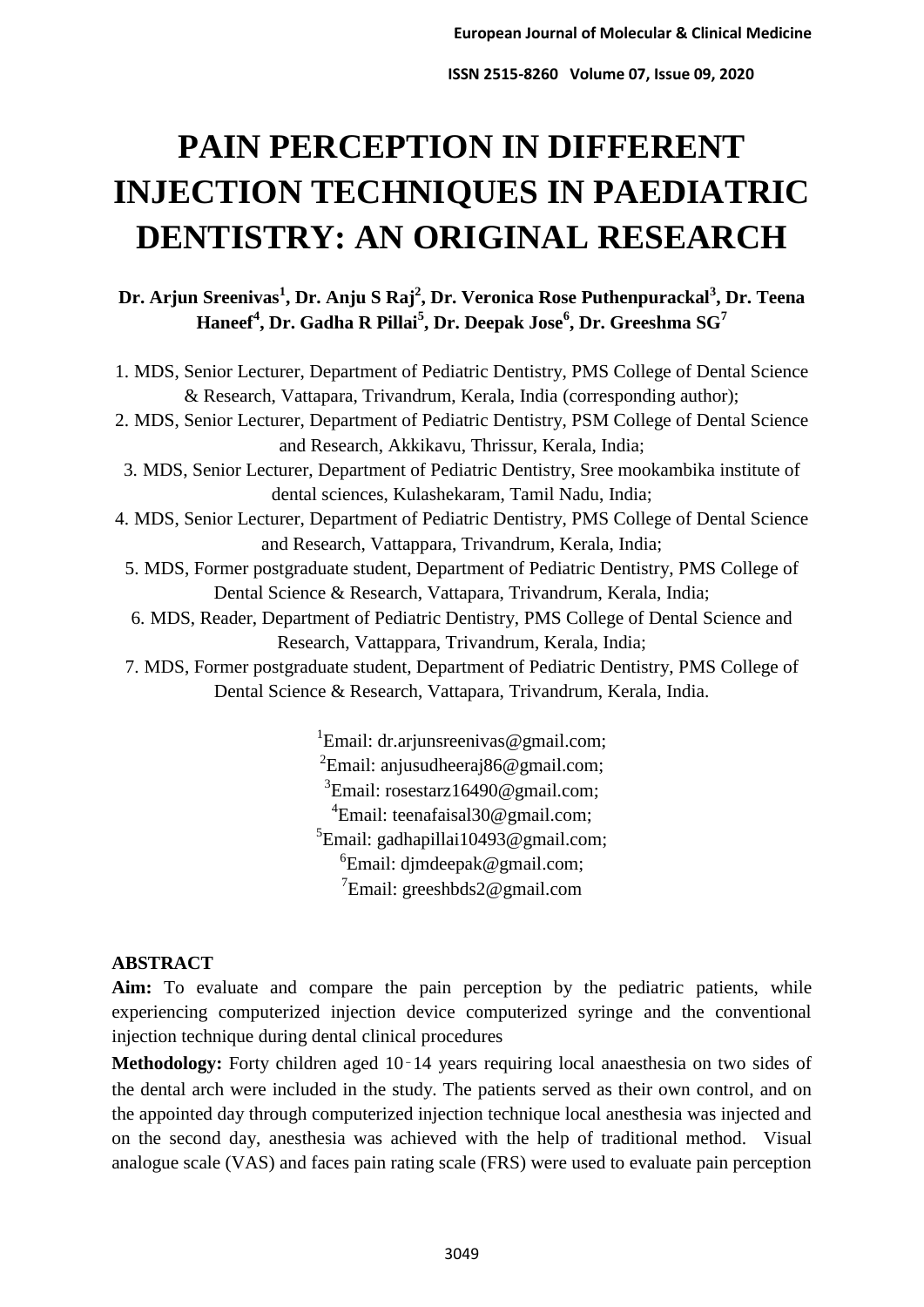#### **ISSN 2515-8260 Volume 07, Issue 09, 2020**

of pediatric patients. Along with this, various other physiological parameters were also taken into consideration.

**Results:** Paired t–test discovered a statistically significant variance in the pain acuity in pediatric patients using VAS and FRS scales to compare amid computerized and conventional technique. No statistically significant difference was observed when physiological parameters (heart rate, blood pressure) were compared at various intervals between the computerized and the conventional technique

**Conclusion:** Computerized controlled injection technique provides less painful injections when compared to the conventional injection technique.

**Keywords:** Anxiety, Injection Technique, Local Anesthesia, Pain Perception

## **INTRODUCTION**

Pain has long been associated with dentistry and has an unusual relation. Pain is the main reason that leads the patient to seek dental treatment.<sup>1</sup> In addition, dental fear and anxiety are the main causes that may lead patients to bypass dental appointments.<sup>2</sup> Fear-related behaviors have long been recognized as the most serious aspect of patient management and can be an impediment to dental care.<sup>3</sup> Local anesthetic injections are usually the main reason for fear and anxiety during dental treatment. Therefore, control of pain, anxiety and negative responses during local anesthetic injections has clinical importance in dental practice.<sup>2,3</sup> Local anesthesia is considered to be the backbone of pain control during dental procedures. In pediatric dental clinics, local anesthesia is mandatory in everyday pediatric dental procedures like extractions, pulpotomies, root canal treatment, etc. The objective fear of the child during administration of local anesthesia ranges from sight of the needle to the pain that might be associated with needle injection, which increases the anxiety of the patient resulting in fear of receiving local anesthesia in the future.<sup>4</sup> Dentists have used several methods to avoid pain during administering local anesthesia such as applying topical anesthesia,<sup>5</sup> slow infiltration,<sup>6</sup> transcutaneous electrical nerve stimulation,<sup>7</sup> computer-assisted local anesthesia  $\frac{8}{3}$  and using vibrating tactile devices.<sup>9,10</sup> Still the traditional method of injecting anesthesia is used, which is painful. So, newer methods are being searched which can overcome these difficulties of achieving local anesthesia before various dental procedures to avoid anxiety.<sup>11,12</sup> Therefore, dental research continues to investigate devices of anesthetizing patients that are needleless. A variety of needleless devices have been developed to deliver anesthesia, depending on pressure which force anesthetic solution into oral tissues.<sup>13-17</sup>

In addition to efficient anesthesia, a needleless method should also be acceptable by patients. Some studies were conducted utilizing the needleless devices so as to study the anaesthetic administration. studies revealed that about 50% to 90% of examined patients obtained sufficient anesthesia with the devices.<sup>13,14</sup> The results expressed the patients' experiences of the needleless methods and their preference for one method over another.<sup>14</sup> Few controlled trials of needleless device have been carried out, in one of them, the needleless method (INJEX) reported faster anesthetic results with no significant difference.<sup>18</sup> Another study compared a needleless device to traditional injections. All patients in the study required 2 restorations, so a split mouth was used, the patient received the first restoration after using traditional injection technique, while the second restoration was received after using INJEX.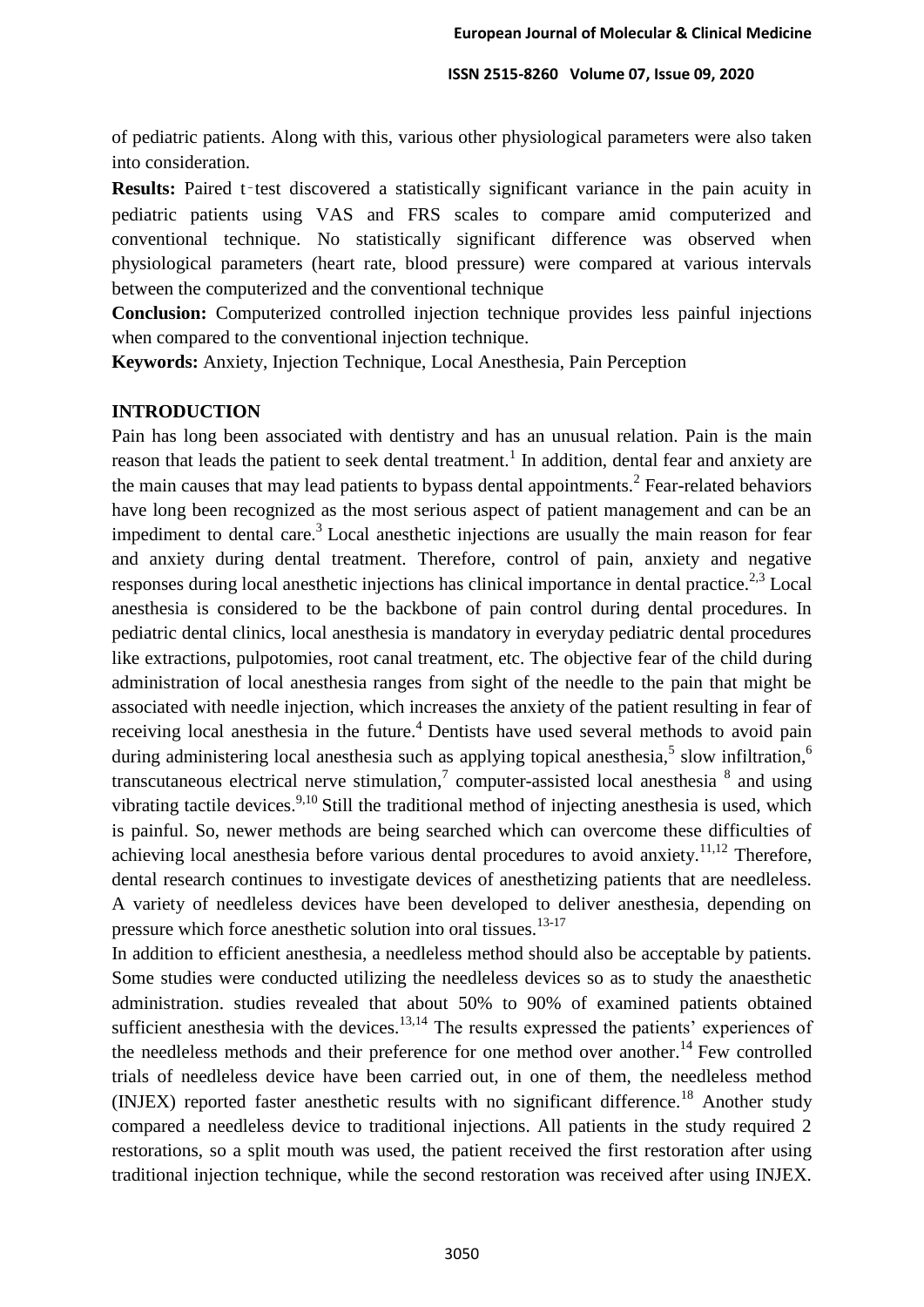Then the dentist rated the children's facial expressions regarding pain, the researchers concluded no significance difference between both techniques.<sup>19</sup>

## **AIM OF THE STUDY**

Purpose of this study was to compare and assess the level of pain perceived by paediatric patients while injecting local anesthesia with computerized as well as traditional technique.

## **METHODOLOGY**

40 children between the age of 10-14 years of age were selected for the present study, who reported to our institution. The children included in the study required local anaesthesia on both sides of the dental arch for various dental treatments; and who were mentally as well as physically fit according to the guidelines of American Association of Anaesthesiologists  $(AAA)$ <sup>20</sup> Informed consent was also taken from their parents before the start of this study. Patients who were medically compromised and were not wiling for participation were excluded from the study. The computerized system injections were given according to the instructions of the manufacturer and only the slow speed mode was used. The traditional syringe injection was given according to the standard technique. The local anesthesia was administered using computerized technique on one side of the dental arch on the appointed day and on the subsequent appointment, i.e., local anesthesia was injected by traditional manner. Lidocaine with 1:80,000 adrenaline was injected with the help of 24-gauge needle. Prior to starting the dental treatment, the researcher explained the 10-point Visual Analog scale (VAS) to the patient, which was used for subjective evaluation. The VAS is a 100mm line anchored at each extreme from 'no pain' to 'pain as bad as it could be' and coloring graduated from blue to red. Immediately after injection, the patients were asked about the amount of pain they had perceived during the injection and asked to point and mark on VAS. Immediately after the injection the child's pain perception was assessed by the VAS and faces pain rating scale (FRS). Various other physiological parameters were also recorded like heart rate, blood pressure variations. The data thus obtained was subjected to statistical analysis using statistical package for social sciences version (SPSS) 25.0 for Windows. Paired *t*–test was used to compare the variables before, during and after the procedure between computerized and the conventional technique.

# **RESULTS**

On comparison, statistically significant difference  $(P < 0.05)$  in the pain perception by VAS was found between computerized and conventional injection technique. Likewise, pain perception evaluated by FRS also showed statistically significant difference ( $P < 0.05$ ) between the computerized and the conventional injection technique. (Table 1) Minimal difference was observed statistically between both the techniques when physiological parameters were taken into consideration like in case of heart rate (Table 2) as well as blood pressure (Table 3) which was measured with the help of pulse oximeter.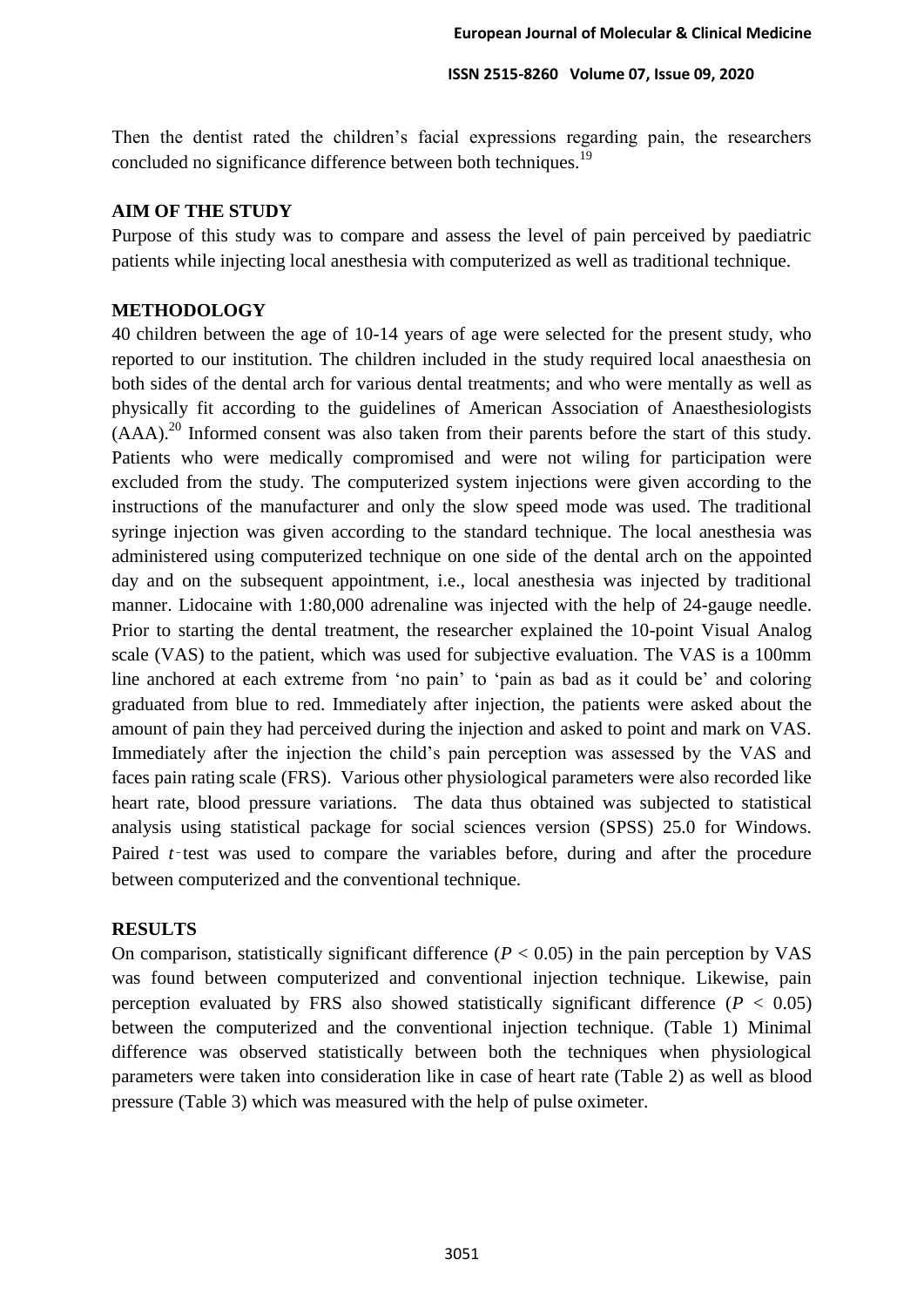| Self-      | <b>Technique</b> | $\boldsymbol{n}$ | <b>Mean</b> | <b>SD</b> | t test | P value |
|------------|------------------|------------------|-------------|-----------|--------|---------|
| reported   |                  |                  |             |           |        |         |
| measure    |                  |                  |             |           |        |         |
| <b>VAS</b> | Computerized     | 40               | 20.00       | 20.40     | 3.082  | 0.003   |
|            | Conventional     | 40               | 28.20       | 28.88     |        |         |
| <b>FRS</b> | Computerized     | 40               | 1.46        | 1.20      | 3.155  | 0.003   |
|            | Conventional     | 40               | 2.12        | 1.52      |        |         |

**Table 1- Comparison between the computerized and traditional VAS and FRS score in the study subjects**

**\****VAS-Visual analogue scale; SD-Standard deviation*

# **Table 2- Comparison of the mean heart rate before, during and after computerized and conventional techniques**

| <b>Heart rate</b> | Technique    | n  | <b>Mean</b> | <b>SD</b> | t test | P value |
|-------------------|--------------|----|-------------|-----------|--------|---------|
| <b>Before</b>     | Computerized | 40 | 97.18       | 16.37     | 0.867  | 0.390   |
|                   | Conventional | 40 | 95.50       | 14.61     |        |         |
| <b>After</b>      | Computerized | 40 | 99.94       | 17.30     | 0.526  | 0.601   |
|                   | Conventional | 40 | 101.16      | 15.73     |        |         |

**Table 3- Comparison of the mean blood pressure (systolic and diastolic) before and after computerized and the conventional techniques**

| <b>Blood</b>     | <b>Technique</b> | $\boldsymbol{n}$ | <b>Mean</b> | <b>SD</b> | $t$ test | P value |
|------------------|------------------|------------------|-------------|-----------|----------|---------|
| pressure         |                  |                  |             |           |          |         |
| <b>Systolic</b>  | Computerized     | 40               | 111.18      | 13.20     | 0.578    | 0.566   |
| <b>Before</b>    | Conventional     | 40               | 112.28      | 12.92     |          |         |
| <b>Systolic</b>  | Computerized     | 40               | 114.50      | 11.98     | 1.114    | 0.271   |
| <b>After</b>     | Conventional     | 40               | 111.96      | 14.40     |          |         |
| <b>Diastolic</b> | Computerized     | 40               | 74.92       | 10.44     | 1.329    | 0.190   |
| <b>Before</b>    | Conventional     | 40               | 72.84       | 9.86      |          |         |
| <b>Diastolic</b> | Computerized     | 40               | 75.42       | 10.43     | 0.023    | 0.982   |
| <b>After</b>     | Conventional     | 40               | 75.46       | 8.70      |          |         |

# **DISCUSSION**

Computerized version of injecting anesthesia fared better as compared to conventional method of injection local anesthesia. Pain perception and ots intensity was measured with the help of VAS scale.<sup>21-23</sup> This technique uses the images that represent specific feeling, FRS/Wong – Baker pain rating scale was in clinical use mainly in pediatrics since 1984. This rating consists of 6 different pictorial representations from a smiling face to a crying facial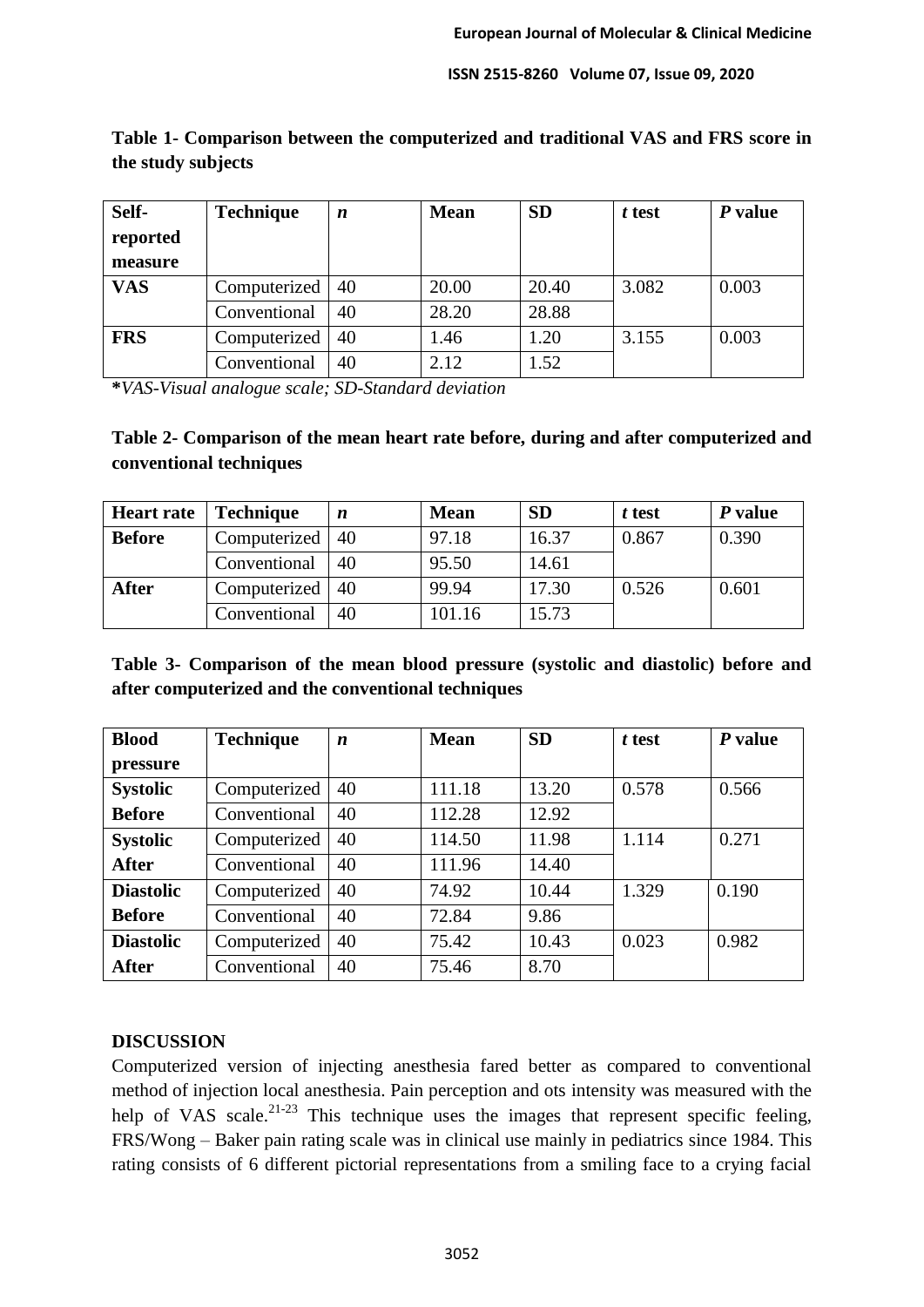#### **ISSN 2515-8260 Volume 07, Issue 09, 2020**

expression.<sup>24</sup> In the present study both the VAS and FRS were used to measure the perception of pain. Evaluation of our study results revealed that according to both VAS and FRS techniques, the perception of pain was higher in case of traditional technique. Asarch and Beiraghi<sup>25</sup> and Koyuturk<sup>26</sup> found no difference in the pain rating between the Wand and the conventional injection technique. In their studies, computerized technique and the traditional technique of injecting local anesthesia was carried out in two different groups of pediatric subjects, which might lead to biased results. In the studies by Gibson et al.,  $27$  and Tahmassebi et al., <sup>28</sup> each child was assigned to either computerized or conventional technique and they found that Wand produced significantly less disruptive behavior when compared to conventional technique. A significant variation in our study was that in the same child anesthesia was achieved with the help of both the techniques. This was similar to the study carried out by Lopez et al.,  $^{29}$  where the children also served as their own control and the computerized injection (Wand) device reduced the pain perception as compared to the traditional syringe. We observed that when various physiological parameters were evaluated, there was no observable statistically significant variation when traditional injection technique was compared to computerized version. This outcome was not similar to the outcomes presented by Lopez et al.,  $^{29}$  who noted a difference was noted in the heart rate between the computerized and conventional techniques. In the computer-controlled syringe, slow rate of anesthesia delivery dose appears to reliably reduce the pain related disruptive behavior in young children. The disadvantages of computerised method is that it is not economical than the traditional syringe and requires more injection time than the traditional injection; the longer duration may cause impatience and stress among the children and also its bulkier look may cause disruptive behavior among the pediatric patients.

#### **CONCLUSION**

Computerized injection technique provides less painful injections when compared to the conventional injection technique in the pediatric patients. Further studies are needed to determine the role of physiological parameters regarding the evaluation of pain perception while injecting local anesthesia.

#### **REFERENCES**

- 1. Salgotra V, Agrawal R, Mandal S, Kohli S. New gadgets in local anesthesia: A review. J Dent and Med Sciences 2014;13: 62-6.
- 2. Shahidi Bonjar AH. Syringe micro vibrator (SMV) a new device being introduced in dentistry to alleviate pain and anxiety of intraoral injections, and a comparative study with a similar device. Ann Surg Innov Res 2011; 5: 1-6.
- 3. Milgrom P, Coldwell SE, Getz T, Weinstein P, Ramasy DS. Four dimensions of fear of dental injections. J Am Dent Assoc 1997; 128: 756-6.
- 4. Giangrego E. Controlling anxiety in the dental office. J Am Dent Assoc 1986; 113: 728-5.
- 5. Hersh EV, Houpt MI, Cooper SA, Feldman RS, Wolff MS, Levin LM. Analgesic efficacy and safety of intraoral lidocaine patch. J Am Dent Assoc 1996; 127: 1626- 4.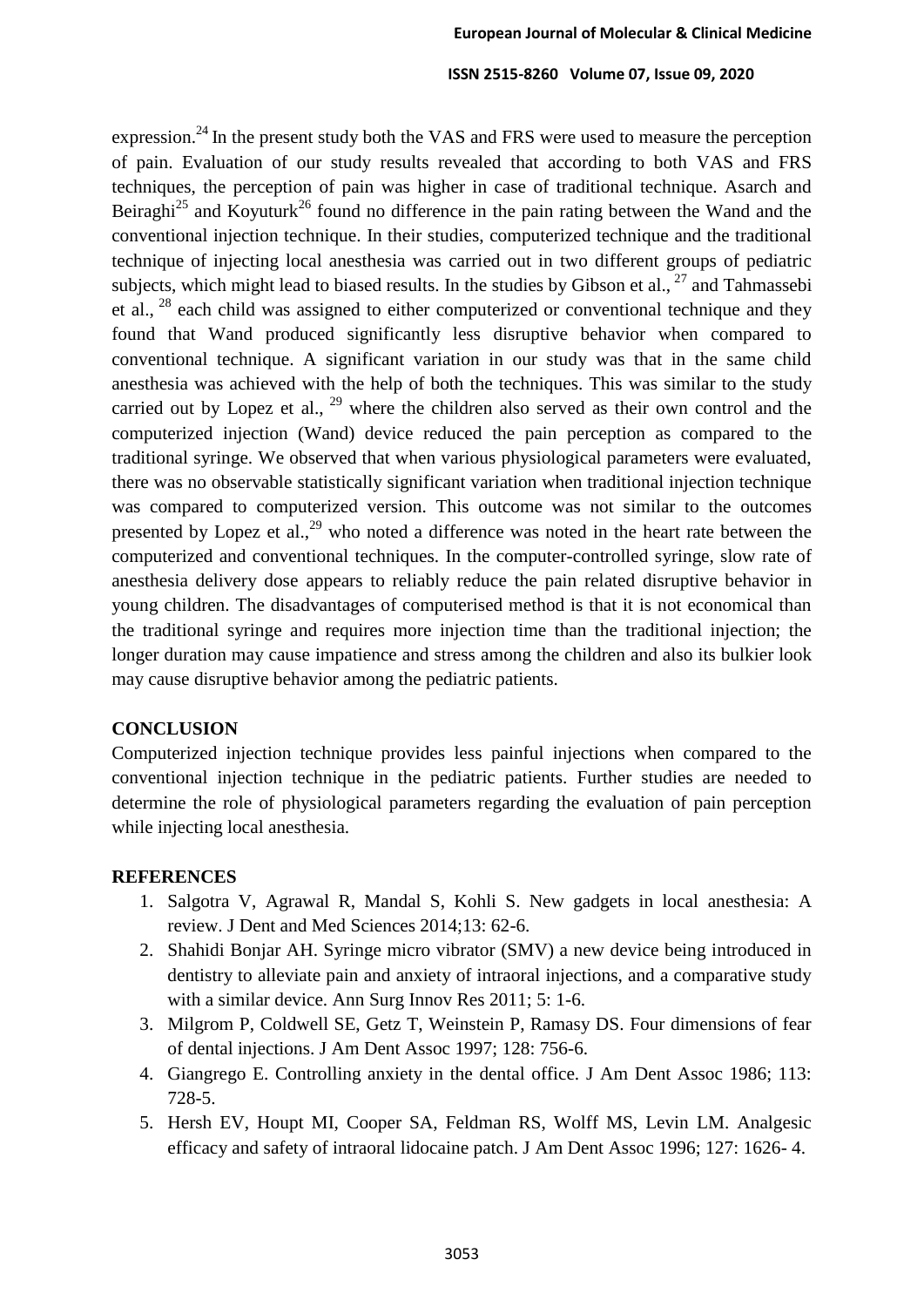#### **ISSN 2515-8260 Volume 07, Issue 09, 2020**

- 6. Johnson J, Primosch RE. Influence of site preparation methods on the pain reported during palatal infiltration using the wand local anesthetic system. Am J Dent 2003; 16: 165-9.
- 7. Quarnstrom F, Libed EN. Electronic anesthesia versus topical anesthesia for the control of injection pain. Quintessence Int 1994; 25: 713-6.
- 8. Yenisey M. Comparison of the pain levels of computer-controlled and conventional anesthesia techniques in prosthodontics treatment. J Appl Oral Sci 2009; 17: 414-0.
- 9. Nanitsos E, Vartuli R, Forte A, Dennison PJ, Peck CC. The effect of vibration on pain during local anesthesia injections. Aust Dent J 2009; 54: 94-0.
- 10. Saijo M, Ito E, Ichinohe T, Kaneko Y. Lack of pain reduction by a vibrating local anesthetic attachment: a pilot study. Anesth Prog 2005; 52:62-4.
- 11. Dower JS, Jr Simon J F, Peltier B, Chanbers D. Patients who make a dentist more anxious about giving injections. J Californian Dent Assoc 1995; 23: 34-0.
- 12. Simon JF, Peltier B, Chanbers D, Dower J. Dentists troubled by the administration of anesthetic injections: Long-term stress and effects. Quint Int 1994; 25: 641-6.
- 13. Saravia ME, Bush JP. The needleless syringe: efficacy of anesthesia and patient preference in child dental patients. J Clin Pediatr Dent 1991; 15:109-12.
- 14. Munshi AK, Hegde A, Bashir N. Clinical evaluation of the efficacy of anesthesia and patient preference using the needleless jet syringe in pediatric dental practice. J Clin Pedaitr Dent 2002; 25:131-6.
- 15. Wong JK. Adjuncts to local anesthesia: separating fact from fiction. J Can Dent Assoc 2001; 67: 391-7.
- 16. Ram D, Peretz B. Administering local anesthesia to pediatric dental patients-current status and prospects for the future. Int J Pediatr Dent 2002; 12: 80-9.
- 17. Dabarakis NN, Alexander V, Tsirlis AT, Parissis NA, Nikolaos M. (Needle-less local anesthesia: clinical evaluation of the effectiveness of jet anesthesia Injex in local anesthesia in dentistry. Quintessence Int 2007 38: 572-6.
- 18. Saleh G, Raab WHM. Efficiency of a needle-free-injector system for dental local anesthesia. J Dent Res 2002; 81: 180-8.
- 19. Geenen L, Marks LAM, Martens LC. Evaluation Clinique du systeme INJEX, un systeme d'anesthesie locale sans aiguille: un etude d'evaluation de confrot. RevBelg Med Dent 2004; 59: 149-5.
- 20. Aronson WL, McAuliffe MS, Miller K. Variability in the American Society of Anesthesiologists Physical Status Classification Scale. Am Assoc Nurse Anesth J 2003;71:265‑74.
- 21. Bieri D, Reeve RA, Champion GD, Addicoat L, Ziegler JB. The Faces Pain Scale for the self‑assessment of the severity of pain experienced by children: Development, initial validation, and preliminary investigation for ratio scale properties. Pain 1990;41:139‑50.
- 22. Hunter M, McDowell L, Hennessy R, Cassey J. An evaluation of the Faces Pain Scale with young children. J Pain Symptom Manage 2000;20:122-9.